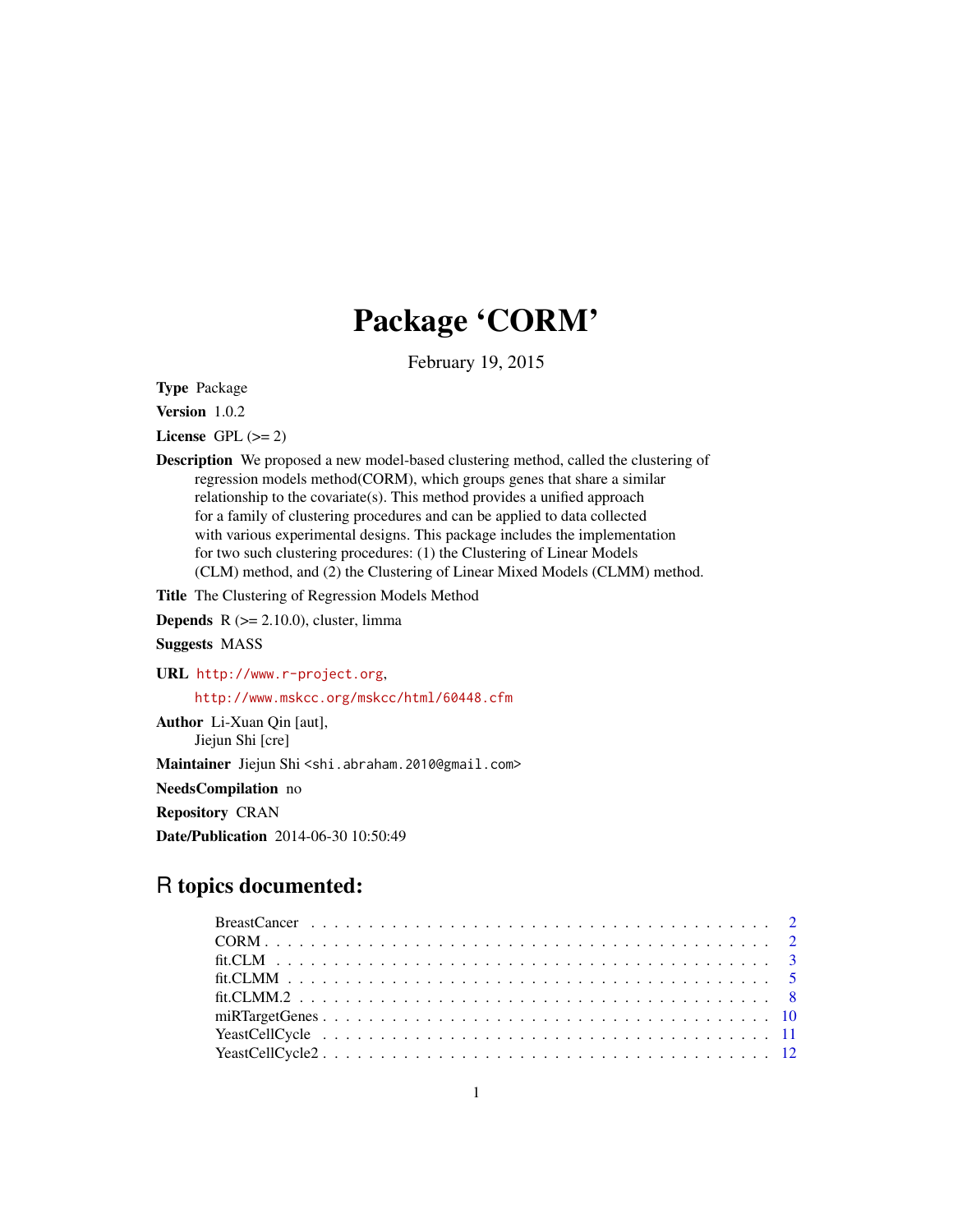## <span id="page-1-0"></span>**Index** [13](#page-12-0)

## Description

Zhao et al. (2004) studied gene expression profiles of two types of breast cancer, invasive ductal carcinoma (IDC) and invasive lobular carcinoma (ILC). They analyzed the expression profiles of 38 IDC samples and 21 ILC samples, using cDNA arrays spotted for 42,000 clones. With the significance analysis of microarrays (SAM) method (Efron et al., 2001), they identified a total of 474 clones that were differentially expressed between IDCs and ILCs, representing 354 unique genes. This example data set contains the normalized expression value of these 354 genes for the 59 samples.

#### Usage

```
data(BreastCancer)
```
## Format

- 1. A list comprised of two components: normalizedData and designMatrix.
- 2. normalizedData is a matrix containing the normalized breast cancer data, whose row names are gene IDs and column names indicate two subtypes of breast cancer (IDC vs. ILC).
- 3. designMatrix is the covariates matrix used to fit the clustering of linear models (CLM), whose row names are samples and column names are covariates.

## References

Zhao et al. (2004). Different gene expression patterns in invasive lobular and ductal carcinomas of the breast. *Molecular Biology of the Cell*,15, 2523-2536

CORM *Clustering of Regression Models Method*

## **Description**

The clustering of regression models method models the expression level of each gene with regression and clusters genes based on the regression coefficients.

## Details

| Package: | CORM          |
|----------|---------------|
| Type:    | Package       |
| Version: | 1.0.2         |
| Date:    | 2014-6-22     |
| License: | $GPL(\geq=2)$ |
|          |               |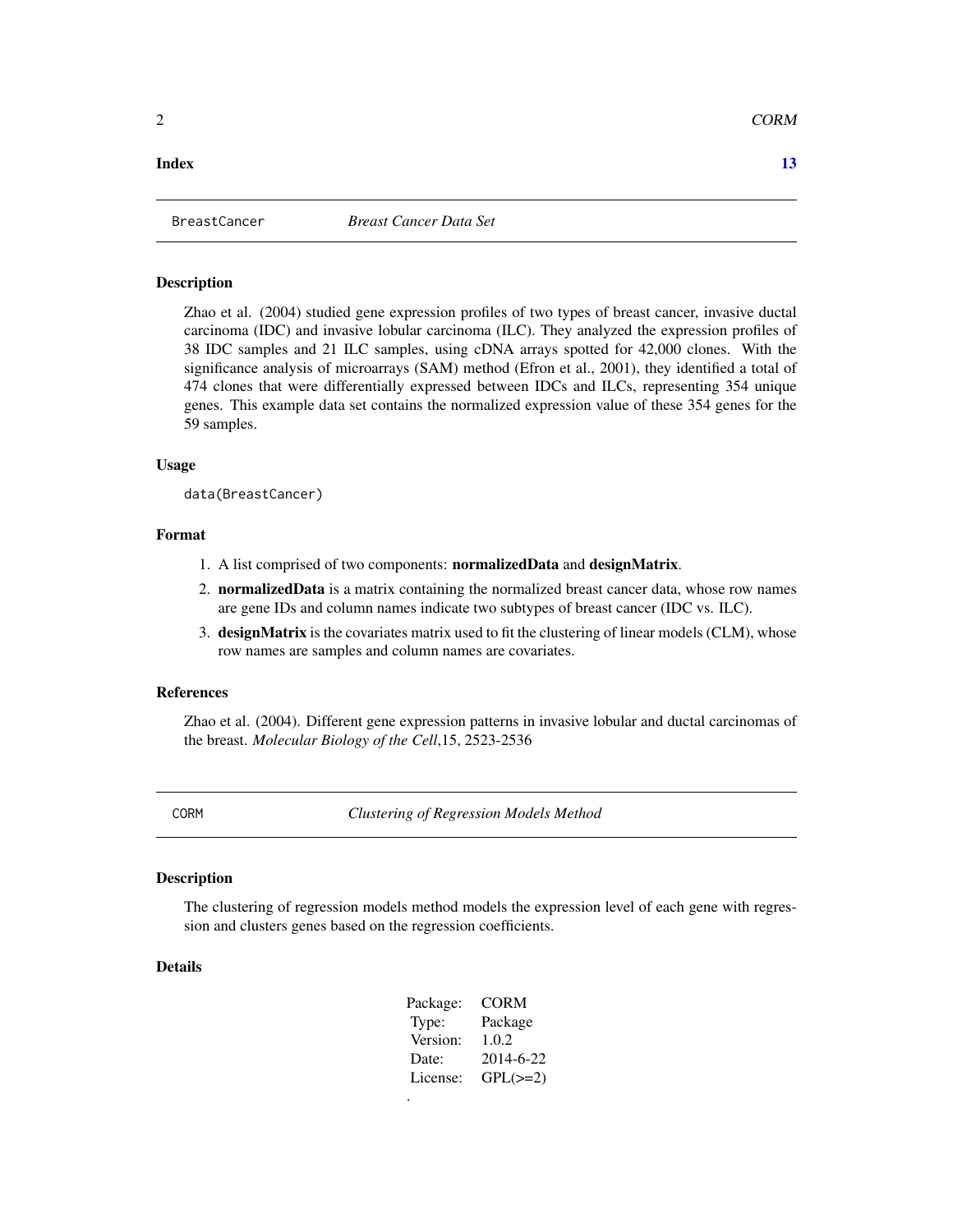#### <span id="page-2-0"></span>Author(s)

Li-Xuan Qin <qinl@mskcc.org>

#### References

- Li-Xuan Qin and Steven G. Self (2006). The clustering of regression models method with applications in gene expression data. *Biometrics* 62, 526-533.
- Li-Xuan Qin (2008). An integrative analysis of microRNA and mRNA expression a case study. *Cancer Informatics* 6, 369-379.
- Li-Xuan Qin, Linda Breeden and Steven G. Self (2014). Finding gene cluster for a replicated time course study. *BMC Res Notes* 7:60.

## See Also

[fit.CLM](#page-2-1), [fit.CLMM](#page-4-1), [fit.CLMM.2](#page-7-1)

<span id="page-2-1"></span>

fit.CLM *Clustering of Linear Models Method*

## Description

Fit a CLM model for cross-sectional data.

## Usage

fit.CLM(data.y, data.x, n.clst, n.start = 1)

#### Arguments

| data.v  | matrix of gene expression data, data.y[j, i] for sample i and gene j.   |
|---------|-------------------------------------------------------------------------|
| data.x  | matrix of sample covariates, data.x[i, p] for sample i and covariate p. |
| n.clst  | an integer, number of clusters.                                         |
| n.start | an integer used to get the starting value for the EM algorithm.         |

#### Details

This function implements the Clustering of Linear Models Method of Qin and Self (2006). This method clusters genes based on the estimated regression parameters that model the relation between gene expression and sample covariates.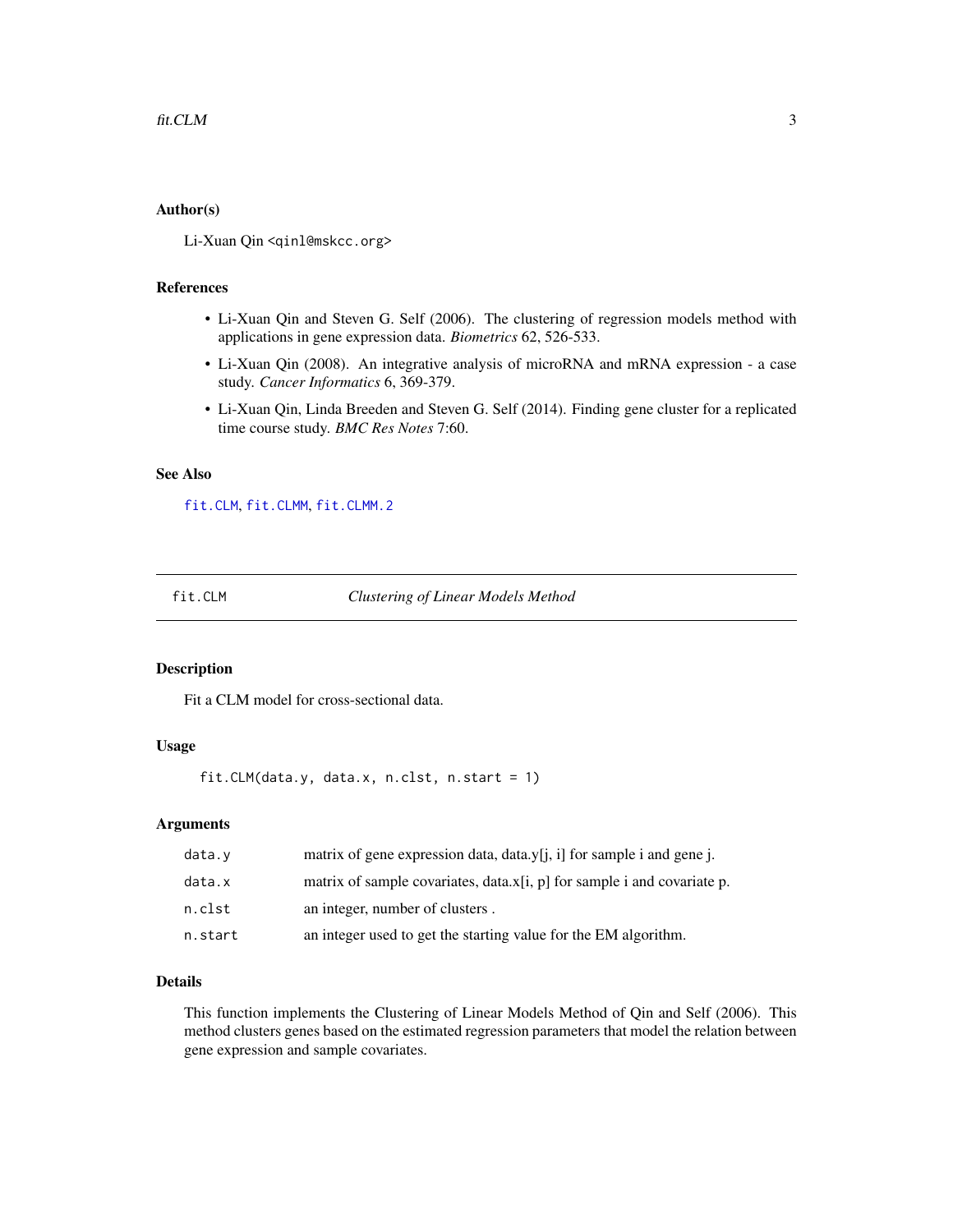## <span id="page-3-0"></span>Value

| u.hat      | a matrix containing the cluster membership probability for each gene, whose<br>row names are genes and column names are clusters. |
|------------|-----------------------------------------------------------------------------------------------------------------------------------|
| theta.hat  | a list comprised of four components: <i>zeta.hat, pi.hat, sigma2.hat, llh.</i> They are<br>described as below:                    |
| zeta.hat   | a matrix with the estimated regression parameters with one row for each cluster.                                                  |
| pi.hat     | a vector with the relative frequency for each cluster.                                                                            |
| sigma2.hat | a vector of variance parameters.                                                                                                  |
| 11h        | log likelihood for the model.                                                                                                     |

## Author(s)

Li-Xuan Qin <qinl@mskcc.org>

## References

- Li-Xuan Qin and Steven G. Self (2006). The clustering of regression models method with applications in gene expression data. *Biometrics* 62, 526-533.
- Li-Xuan Qin (2008). An integrative analysis of microRNA and mRNA expression a case study. *Cancer Informatics* 6, 369-379.

#### See Also

[fit.CLM](#page-2-1), [fit.CLMM](#page-4-1), [fit.CLMM.2](#page-7-1)

## Examples

```
#Example 1
#test data
 data(BreastCancer)
 data.y <- BreastCancer$normalizedData
 data.x <- BreastCancer$designMatrix
#fit the model
 n.clst <- 9
 fit1 <- fit.CLM(data.y, data.x, n.clst)
 fit1.u <- apply(fit1$u.hat, MARGIN=1, FUN=order, decreasing=TRUE)[1,]
 #display the results
 index.IDC \leftarrow which(data.x[, 2]==0index.ILC <- which(data.x[,2]==1)
 mean.IDC <- apply(data.y[,index.IDC], MARGIN=1, FUN=mean, na.rm=TRUE)
 mean.ILC <- apply(data.y[,index.ILC], MARGIN=1, FUN=mean, na.rm=TRUE)
 color <- rainbow(n.clst)
 par(mai=c(1,1,0.5,0.1),cex.axis=0.8, cex.lab=1,mgp=c(1.5,0.5,0))
 plot((mean.IDC+mean.ILC)/2,
      (mean.IDC-mean.ILC),
      xlab="(IDC mean + ILC mean)/2",
      ylab="IDC mean - ILC mean",
      pch=paste(fit1.u),
```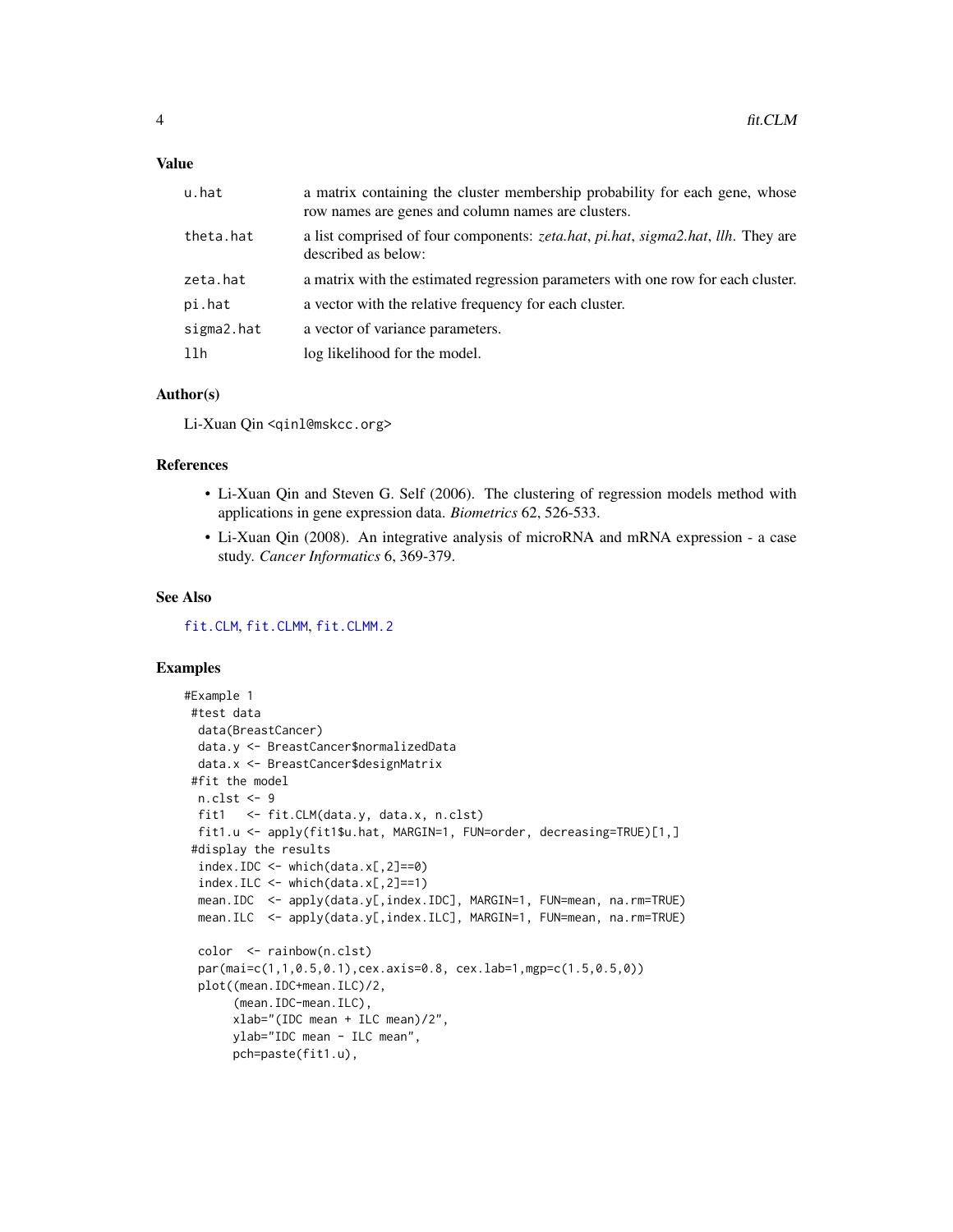```
col=color[fit1.u],
      main=paste("K=",n.clst))
## Not run:
#Example 2
#test data
 data(miRTargetGenes)
 data.y <- miRTargetGenes$normalizedData
 data.x <- miRTargetGenes$designMatrix
 #fit the model
 n.clst <- 9
 n.start<- 20
 fit2 <- fit.CLM(data.y, data.x, n.clst, n.start)
 fit2.u <- apply(fit2$u.hat, MARGIN=1, FUN=order, decreasing=TRUE)[1,]
 fit2.u.o <- factor(fit2.u, levels=c(1,5,6,7,4,8,2,9,3), labels=1:9)
 library(limma)
 plot.y <- lmFit(data.y, data.x)$coef %*% cbind(c(1,0,0,0),c(1,0,1,0),c(1,1,0,0),c(1,1,1,1))
 plot.x \leq -1:4#display the results
 color <- rainbow(n.clst)
 par(mfrow=c(3,4),mai=c(0.35, 0.4, 0.4, 0.2), mgp=c(1.6,0.4,0), tck=-0.01, las=2)
 for(k in 1:n.clst){
  plot(plot.x, plot.y[1,], type="n", xaxt="n", ylim=range(plot.y),
       xlab="", ylab="gene expression")
   axis(1, plot.x, c("Normal \n","Normal \n +miRNA","Tumor \n","Tumor \n +miRNA"),
       las=1, cex.axis=1, mgp=c(1.5,1.2,0))
   title(paste("cluster", k))
  abline(h=0, lty=2)
   for(j in which(fit2.u.o==k)) points(plot.x, plot.y[j,], type="b", col=color[k])
 }
```
## End(Not run)

<span id="page-4-1"></span>fit.CLMM *Clustering of Linear Mixed Models Method*

#### **Description**

Fit a CLMM model for time course data (with or without replicates). If replicated time courses, all replicates should be measured at the same time points. Missing data are allowed.

#### Usage

```
fit.CLMM(data.y, data.x, data.z, n.clst, n.start = 1)
```
#### **Arguments**

data.y a three dimensional array of gene expression data, data.y[j, i, t] for gene j, sample i, and time point t. Missing values should be indicated by "NA". And at least one case not missing in each pair of observations.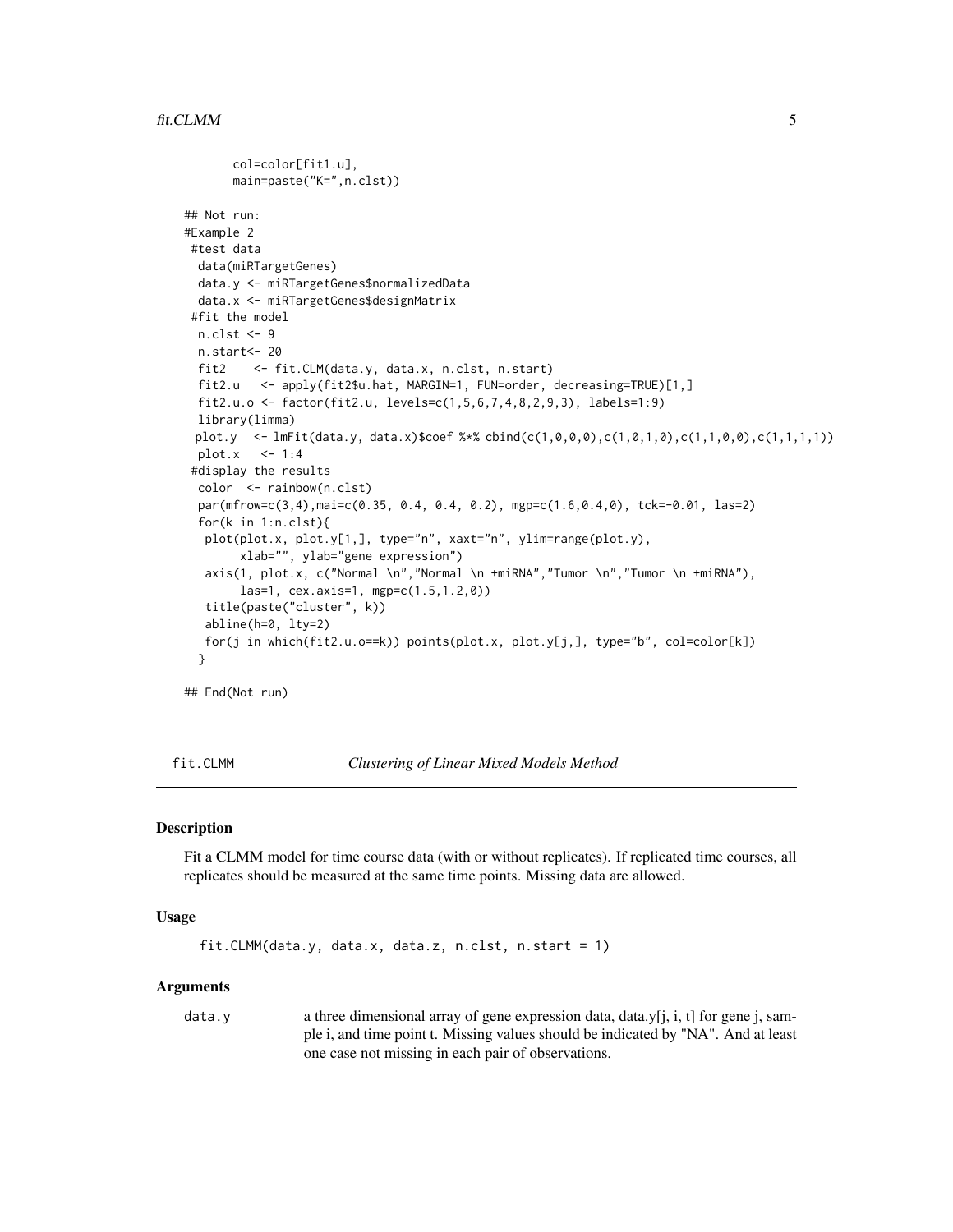<span id="page-5-0"></span>

| data.x  | a three dimensional array of fixed effects (common for all genes), data. $x[i, t, p]$<br>for sample i, time point t, and covariate p. |
|---------|---------------------------------------------------------------------------------------------------------------------------------------|
| data.z  | a three dimensional array of random effects (common for all genes), data.z[i, t,<br>q for sample i, time point t, and covariate p.    |
| n.clst  | an integer, number of clusters.                                                                                                       |
| n.start | an integer used to get the starting value for the EM algorithm.                                                                       |

## Details

This function implements the Clustering of Linear Mixed Models Method of Qin and Self (2006).

## Value

| u.hat      | a matrix containing the cluster membership for the genes.                                                         |
|------------|-------------------------------------------------------------------------------------------------------------------|
| b.hat      | an array containing the estimated random effects.                                                                 |
| theta.hat  | a list comprised of five components: zeta.hat, pi.hat, D.hat, sigma2.hat and llh.<br>They are described as below: |
| zeta.hat   | a matrix of the estimated fixed effects with one row for each cluster.                                            |
| pi.hat     | a vector of the relative frequency for each cluster.                                                              |
| D.hat      | the estimated random effects variances for the clusters.                                                          |
| sigma2.hat | the estimated measurement error variances for the clusters.                                                       |
| 11h        | log likelihood for the model.                                                                                     |

## Author(s)

Li-Xuan Qin <qinl@mskcc.org>

## References

- Li-Xuan Qin and Steven G. Self (2006). The clustering of regression models method with applications in gene expression data. *Biometrics* 62, 526-533.
- Li-Xuan Qin, Linda Breeden and Steven G. Self (2014). Finding gene clusters for a replicated time course study. *BMC Res Notes* 7:60.

## See Also

[fit.CLM](#page-2-1), [fit.CLMM](#page-4-1), [fit.CLMM.2](#page-7-1)

## Examples

```
#Example 1
#test data
  data(YeastCellCycle)
  data.y <- YeastCellCycle$normalizedData.sample
  data.x <- YeastCellCycle$designMatrix
#fit the model
  n.clst <- 6
```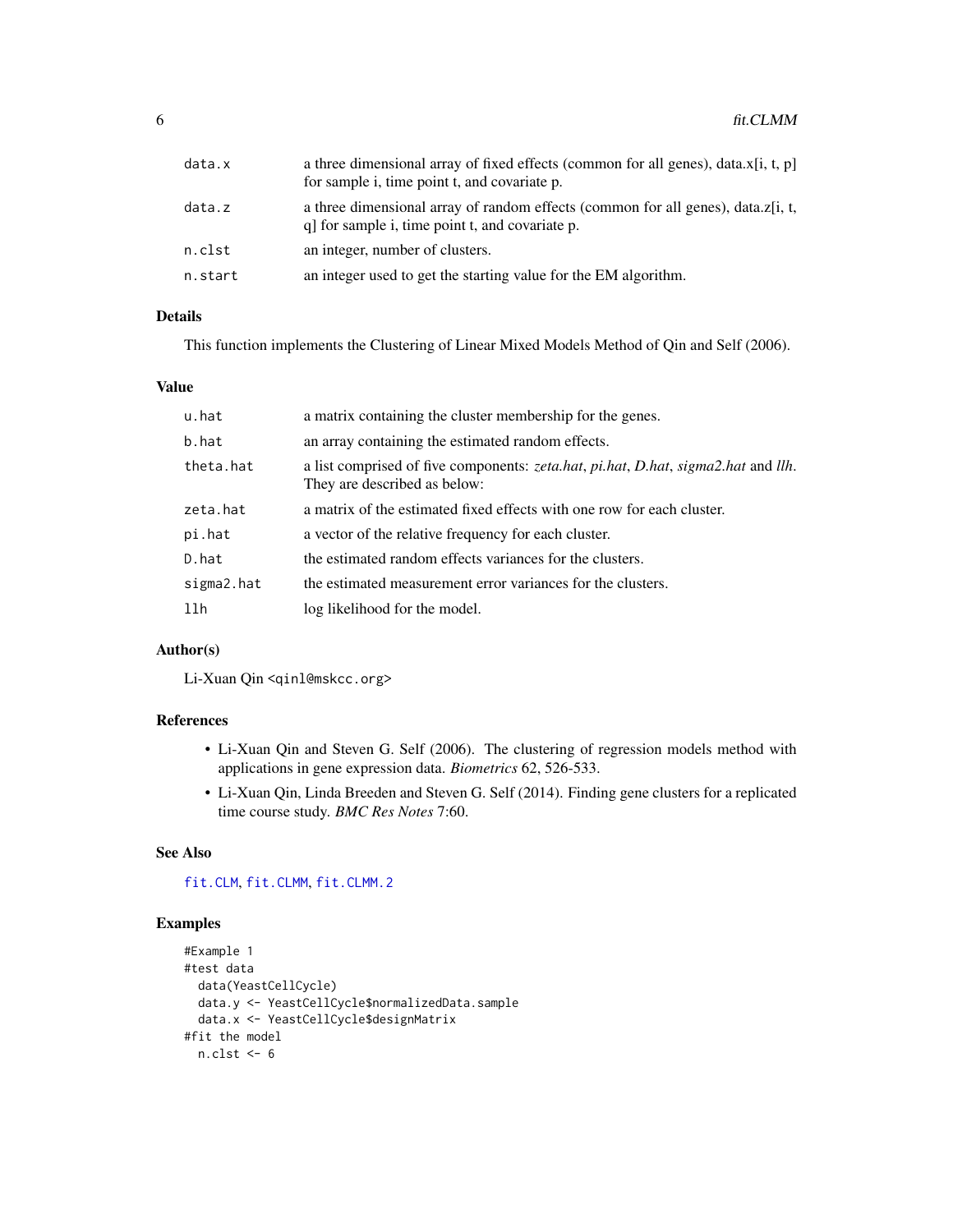```
fit1 <- fit.CLMM(data.y, data.x, data.x, n.clst)
 fit1.u <- apply(fit1$u.hat, MARGIN=1, FUN=order, decreasing=TRUE)[1,]
 zeta.fitted <- fit1$theta.hat$zeta.hat
 profile \leq data.x[1,,] %*% t(zeta.fitted)
#display the profile of each cluster
 n.knots <- 7
 plot.x <- n.knots*(1:dim(data.y)[3]-1)
 par(mfrow=c(2, ceiling((n.clst)/2)),mai=c(0.5,0.5,0.5,0.1),mgp=c(1,0.3,0))
 for(k in 1:n.clst){
 # plot the fitted cluster-specific profiles
    plot(plot.x,profile[,k],type="l",
         ylim=c(-2,2), main=paste("Cluster",k),
         xlab="time (min)", ylab=NA,xaxt="n",lwd=2)
    axis(side=1, at=plot.x[(1:8)*2-1], labels=paste(plot.x[(1:8)*2-1]), cex.axis=0.8)
 # plot the observed profiles for genes in this cluster
    i.plot <- (1:dim(data.y)[1])[fit1.u==k]
    for(j in i.plot) { lines(plot.x, data.y[j,1,], lty=3, lwd=1)}
    text(84,-1.9, paste(length(which(fit1.u==k)),"genes"))
 }
## Not run:
#Example 2
#test data
 data(YeastCellCycle2)
 data.y <- YeastCellCycle2$normalizedData.WT
 data.x <- YeastCellCycle2$designMatrix.WT
#fit the model
 n.class < -8fit1 <- fit.CLMM(data.y,data.x[,,1:9],data.x[,,1:9],n.clst)
 fit1.u <- apply(fit1$u.hat, MARGIN=1, FUN=order, decreasing=TRUE)[1,]
 zeta.fitted <- fit1$theta.hat$zeta.hat
 profile.WT <- YeastCellCycle2$designMatrix.WT[1,,1:9] %*% t(zeta.fitted)
#display the profile of each cluster
 # remove bad time points for WTs
 n.time <- 25
 time.WT <- (1:n.time)[-22]
 n.rpl.WT<- length(time.WT)
 n.gene.short<- dim(data.y)[1]
 # gene-specific profile: observed profiles averaged over replicates
 data.WT.mean <- matrix(0, nrow=n.gene.short, ncol=n.rpl.WT)
 for(j in 1:n.gene.short){
  data.WT.mean[j,] \leq (data.y[j,1,]+data.y[j,2,])/2
 }
 # plot observed profiles by cluster
 col.panel=rainbow(8)
 par(mfrow=c(3, 3),mai=c(0.3,0.25,0.2,0.05))
 for(k in 1:n.clst){
 plot(5*(time.WT-1), profile.WT[,k], type="l", col=col.panel[k], ylim=c(-2,2),
      xlab="Time", ylab="Expression Value", main=paste("WT: cluster",k))
  i.plot <- (1:n.gene.short)[fit1.u==k]
  for(j in i.plot) lines(5*(time.WT-1), data.WT.mean[j,], lty=1)
```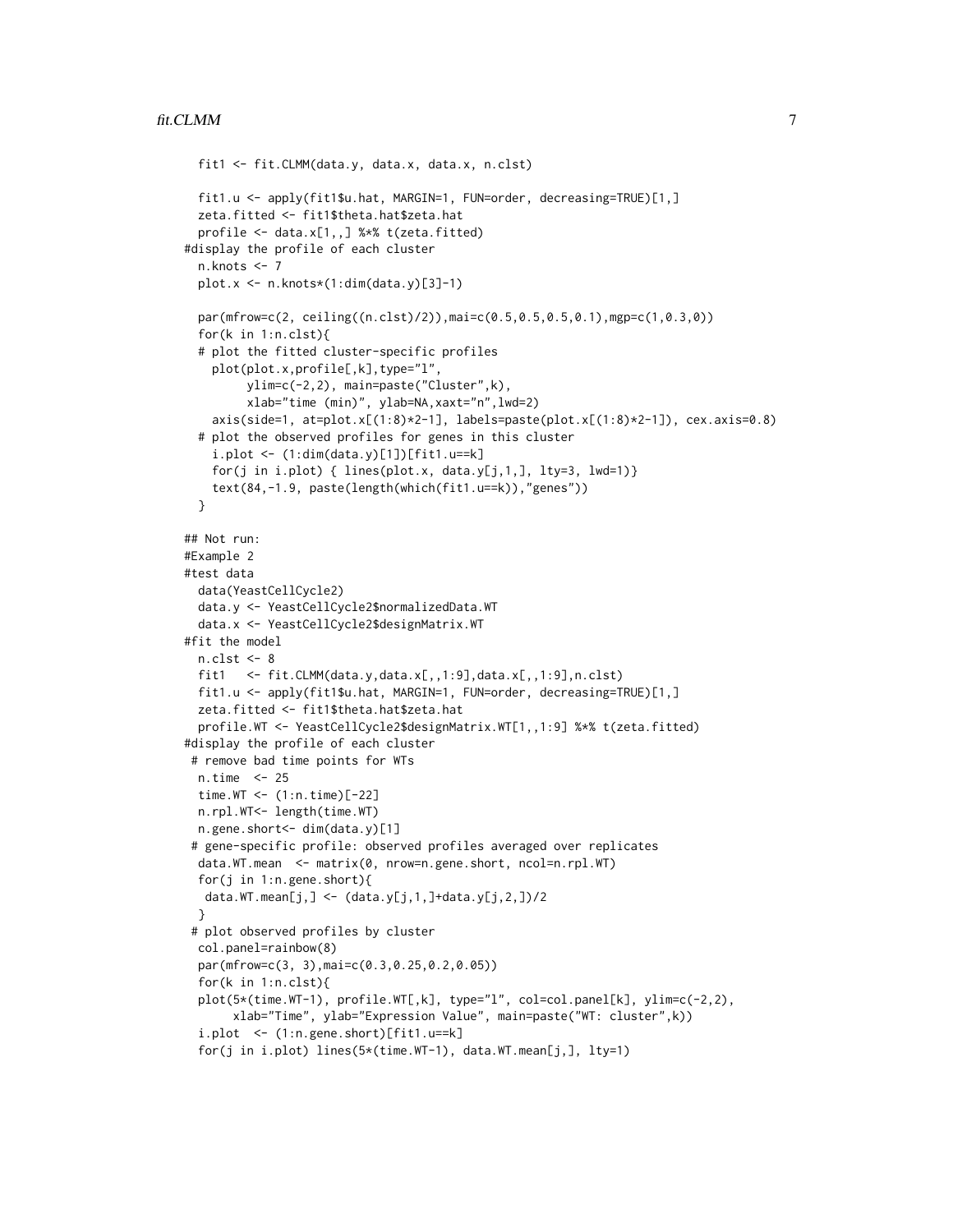```
lines(5*(time.WT-1), profile.WT[,k], col=col.panel[k], lwd=2)
 text(125, -1.9, pos=2, paste(length(i.plot)," genes"))
 }
## End(Not run)
```
<span id="page-7-1"></span>fit.CLMM.2 *Clustering of Linear Mixed Models Method*

## Description

Fit a CLMM model for replicated time course data allowing for two sets of time points among biological or technical replicates. Missing value are allowed.

## Usage

fit.CLMM.2(data.y1,data.x1,data.z1,data.y2,data.x2,data.z2,n.clst, n.run = 1)

## Arguments

| data.y1 | a three dimensional array of gene expression data, data.y1[j, i, t] for gene j,<br>sample i, and time point t. Missing values should be indicated by "NA". And at<br>least one case not missing in each pair of observations. |
|---------|-------------------------------------------------------------------------------------------------------------------------------------------------------------------------------------------------------------------------------|
| data.x1 | a three dimensional array of fixed effects (common for all genes), data. $x1[i, t, p]$<br>for sample i, time point t, and covariate p.                                                                                        |
| data.z1 | a three dimensional array of random effects (common for all genes), data.z1[i, t,<br>q] for sample i, time point t, and covariate p.                                                                                          |
| data.y2 | a three dimensional array of gene expression data, data.y2[j, i, t] for gene j,<br>sample i, and time point t. Missing values should be indicated by "NA". And at<br>least one case not missing in each pair of observations. |
| data.x2 | a three dimensional array of fixed effects (common for all genes), data. $x2[i, t, p]$<br>for sample i, time point t, and covariate p.                                                                                        |
| data.z2 | a three dimensional array of random effects (common for all genes), data.z2[i, t,<br>q] for sample i, time point t, and covariate p.                                                                                          |
| n.clst  | an integer, number of clusters.                                                                                                                                                                                               |
| n.run   | an integer used to get the starting value for the EM algorithm.                                                                                                                                                               |

## Details

This function implements the Clustering of Linear Mixed Models Method of Qin and Self (2006).

<span id="page-7-0"></span>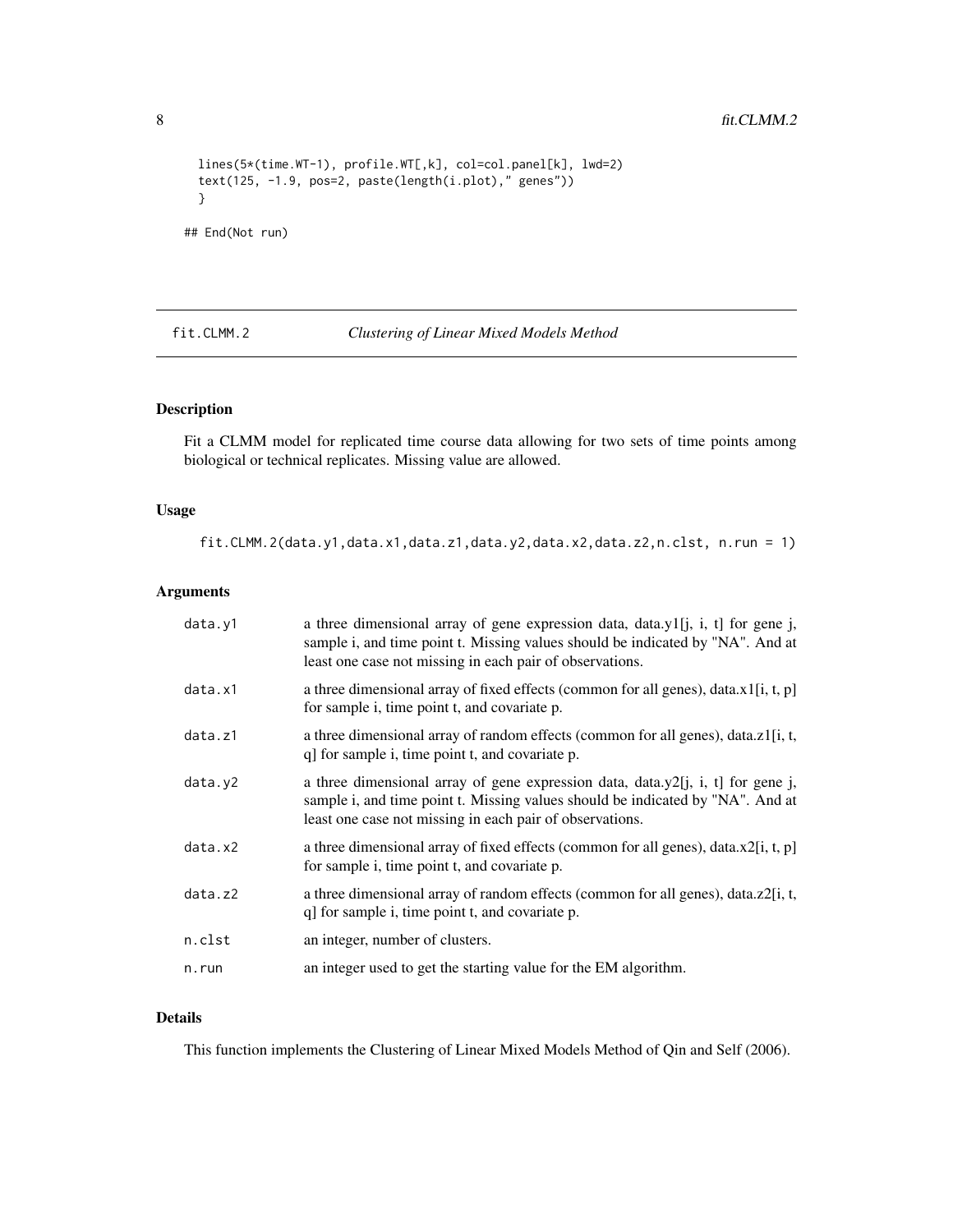#### <span id="page-8-0"></span>fit.CLMM.2 9

## Value

| u.hat      | a matrix containing the cluster membership for the genes.                                                         |
|------------|-------------------------------------------------------------------------------------------------------------------|
| b.hat      | an array containing the estimated random effects.                                                                 |
| theta.hat  | a list comprised of five components: zeta.hat, pi.hat, D.hat, sigma2.hat and llh.<br>They are described as below: |
| zeta.hat   | a matrix of the estimated fixed effects with one row for each cluster.                                            |
| pi.hat     | a vector of the relative frequency for each cluster.                                                              |
| D.hat      | the estimated random effects variances for the clusters.                                                          |
| sigma2.hat | the estimated measurement error variances for the clusters.                                                       |
| llh        | log likelihood for the model.                                                                                     |

## Author(s)

Li-Xuan Qin <qinl@mskcc.org>

## References

- Li-Xuan Qin and Steven G. Self (2006). The clustering of regression models method with applications in gene expression data. *Biometrics* 62, 526-533.
- Li-Xuan Qin, Linda Breeden and Steven G. Self (2014). Finding gene clusters for a replicated time course study. *BMC Res Notes* 7:60.

#### See Also

[fit.CLM](#page-2-1), [fit.CLMM](#page-4-1), [fit.CLMM.2](#page-7-1)

## Examples

```
## Not run:
#test data
data(YeastCellCycle2)
data.y1 <- YeastCellCycle2$normalizedData.WT
data.x1 <- YeastCellCycle2$designMatrix.WT
data.y2 <- YeastCellCycle2$normalizedData.SM
data.x2 <- YeastCellCycle2$designMatrix.SM
n.class < 8fit1 <- fit.CLMM.2(data.y1=data.y1,data.x1=data.x1,data.z1=data.x1,
                     data.y2=data.y2,data.x2=data.x2,data.z2=data.x2,
 n.clst=n.clst)
fit1.u <- apply(fit1$u.hat, MARGIN=1, FUN=order, decreasing=TRUE)[1,]
zeta.fitted <- fit1$theta.hat$zeta.hat
profile.WT <- YeastCellCycle2$designMatrix.WT[1,,] %*% t(zeta.fitted)
profile.SM <- YeastCellCycle2$designMatrix.SM[1,,] %*% t(zeta.fitted)
# remove bad time points for WTs and SMs
n.time <- 25
time.WT <- (1:n.time)[-22]
time.SM <- (1:n.time)[-c(6,9,12)]
n.rpl.WT<- length(time.WT)
```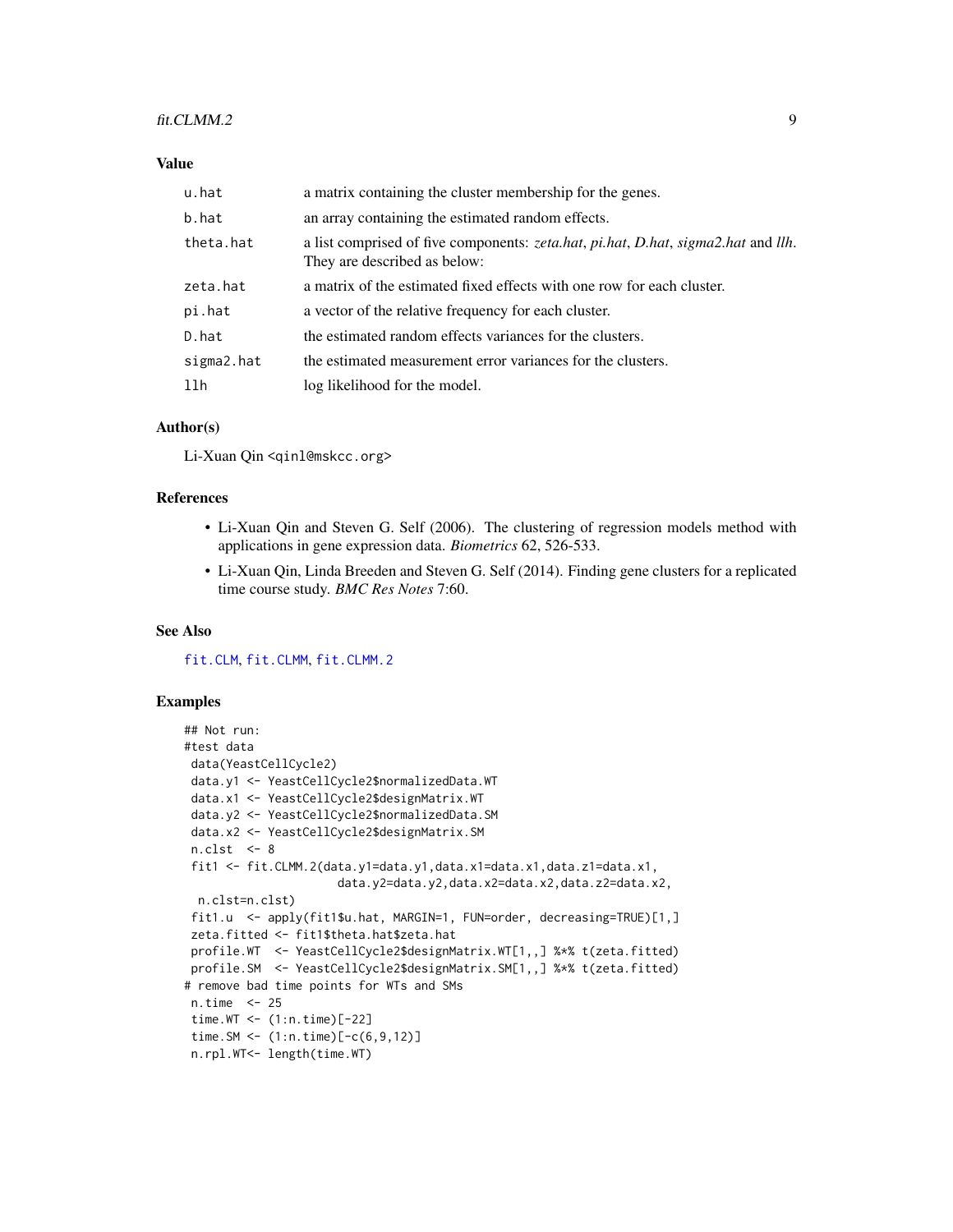```
n.rpl.SM<- length(time.SM)
n.gene.short<-dim(YeastCellCycle2$normalizedData.WT)[1]
# gene-specific profile: observed profiles averaged over replicates
data.WT.mean <- matrix(0, nrow=n.gene.short, ncol=n.rpl.WT)
 data.SM.mean <- matrix(0, nrow=n.gene.short, ncol=n.rpl.SM)
 for(j in 1:n.gene.short){
 data.WT.mean[j,] <- (YeastCellCycle2$normalizedData.WT[j,1,]+
                       YeastCellCycle2$normalizedData.WT[j,2,])/2
 data.SM.mean[j,] <- (YeastCellCycle2$normalizedData.SM[j,1,]+
                       YeastCellCycle2$normalizedData.SM[j,2,])/2
}
# plot observed profiles by cluster -- wild type
 col.panel=rainbow(8)
 par(mai=c(0.3,0.25,0.2,0.05),mfrow=c(3,3))
 for(k in 1:n.clst){
 plot(5*(time.WT-1), profile.WT[,k], type="l", col=col.panel[k], ylim=c(-2,2),
      xlab="Time", ylab="Expression Value", main=paste("WT: cluster",k))
 i.plot <- (1:n.gene.short)[fit1.u==k]
 for(j in i.plot) lines(5*(time.WT-1), data.WT.mean[j,], lty=1)
 lines(5*(time.WT-1), profile.WT[,k], col=col.panel[k], lwd=2)
 text(125, -1.9, pos=2, paste(length(i.plot)," genes"))
}
# plot observed profiles by cluster -- single mutant
 par(mai=c(0.3,0.25,0.2,0.05),mfrow=c(3,3))
 for(k in 1:n.clst){
 plot(5*(time.SM-1), profile.SM[,k], type="l", col=col.panel[k], ylim=c(-2,2),
      xlab="Time", ylab="Expression Value", main=paste("SM: cluster",k))
 i.plot <- (1:n.gene.short)[fit1.u==k]
 for(j in i.plot) lines(5*(time.SM-1), data.SM.mean[j,], lty=1)
 lines(5*(time.SM-1), profile.SM[,k], col=col.panel[k], lwd=2)
 text(125, -1.9, pos=2, paste(length(i.plot)," genes"))
}
# plot fitted profiles by cluster
par(mai=c(0.3,0.25,0.2,0.05),mfrow=c(3,3))
 for(k in 1:n.clst){
 plot(5*(time.WT-1), profile.WT[,k], type="l", ylim=c(-2,2),
      xlab="Time", ylab="Expression Value", lwd=2)
 title(paste("Cluster", k))
 lines(5*(time.SM-1), profile.SM[,k], lty=3, lwd=2)
 if(k==1) legend(60, 2, c("WT", "SM"), lty=1:2, cex=0.8)
 }
## End(Not run)
```
miRTargetGenes *miR-let-7f Targets Data Set*

#### **Description**

Lu et al. (2005) profiled both miRNA expression and mRNA expression in multiple human cancer types. The miRNA profiles reflected the developmental lineage and differentiation state of the tu-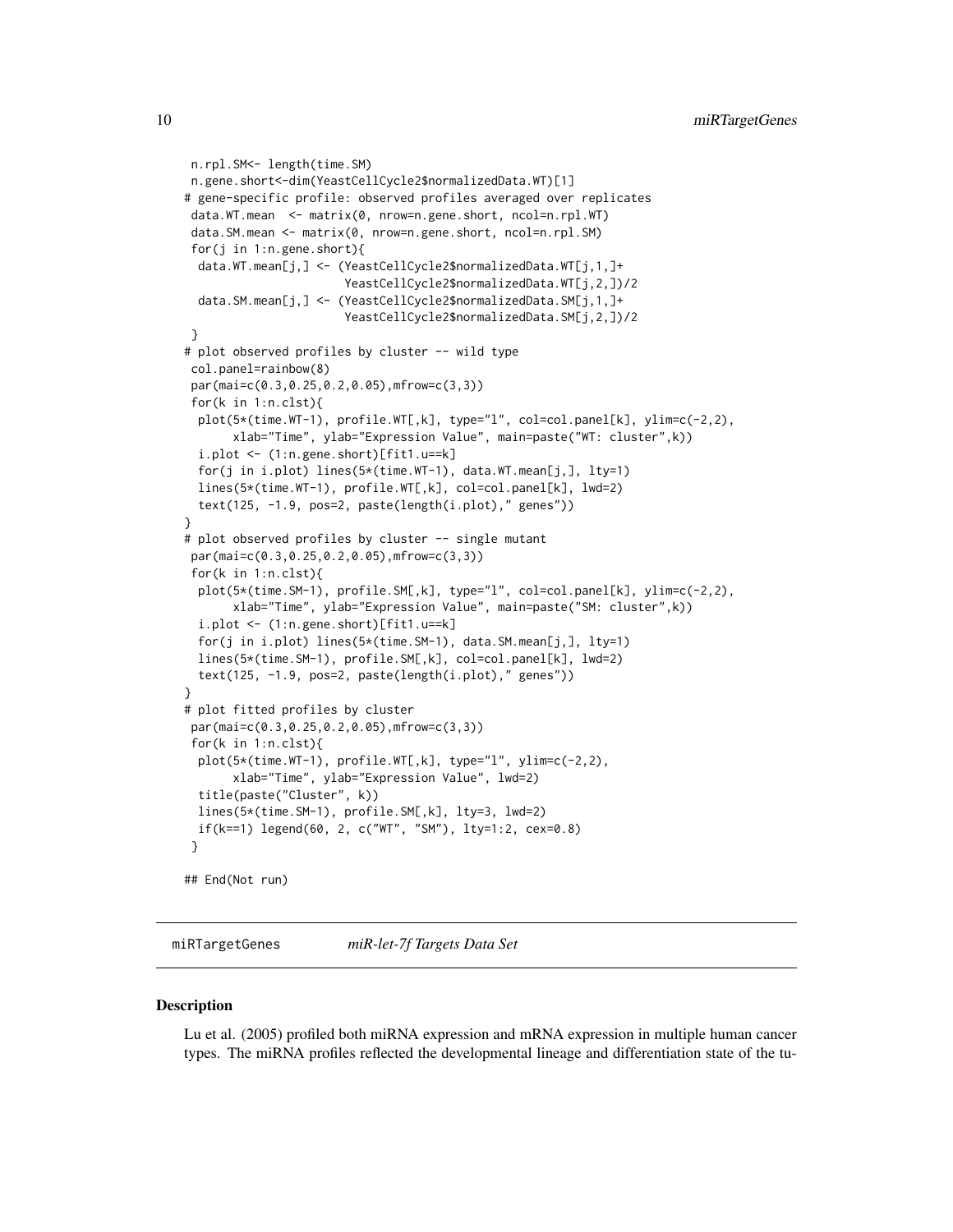## <span id="page-10-0"></span>YeastCellCycle 11

mours. One of the profiled miRNA is let-7f. Its expression is highly correlated (Pearson correlation < -0.458) with the expression of 178 genes in tumors from 5 cancer types.

## Usage

data(miRTargetGenes)

#### Format

A list comprised of two components: normalizedData and designMatrix.

- 1. **normalizedData** is a matrix containing the normalized data of the miR-let-7f targets, whose row names are gene IDs and column names indicate normal and tumor samples of 5 types of cancer.
- 2. designMatrix is the covariates matrix used to fit the clustering of linear models (CLM), whose row names are samples and column names are covariates.

## References

Lu et al. (2005). MicroRNA expression profiles classify human cancers. *Nature*, 435, 834-838

YeastCellCycle *Yeast Cell Cycle Data Set*

## **Description**

This data set contains a subset of yeast cell cycle data taken from Spellman et al. (1998) (See the reference below). Spellman et al. (1998) monitored the genome-wide mRNA levels for 6108 yeast genes at 7-minute intervals for 119 minutes. A total of 256 genes were identified to oscillate significantly in at least two data sets. This example data set contains the log ratios of these 256 genes at the first 16 time points(from 0 min to 105 min).

## Usage

data(YeastCellCycle)

## Format

A list comprised of three components: normalizedData, normalizedData.sample and designMatrix.

- 1. normalizedData is a three dimensional array containing the normalized expression data of the 256 genes during yeast cell-cycle.
- 2. normalizedData.sample is a randomly selected sample from normalizedData. It only contains 64 genes.
- 3. designMatrix is a three dimensional array used to fit the clustering of linear mixed models (CLMM).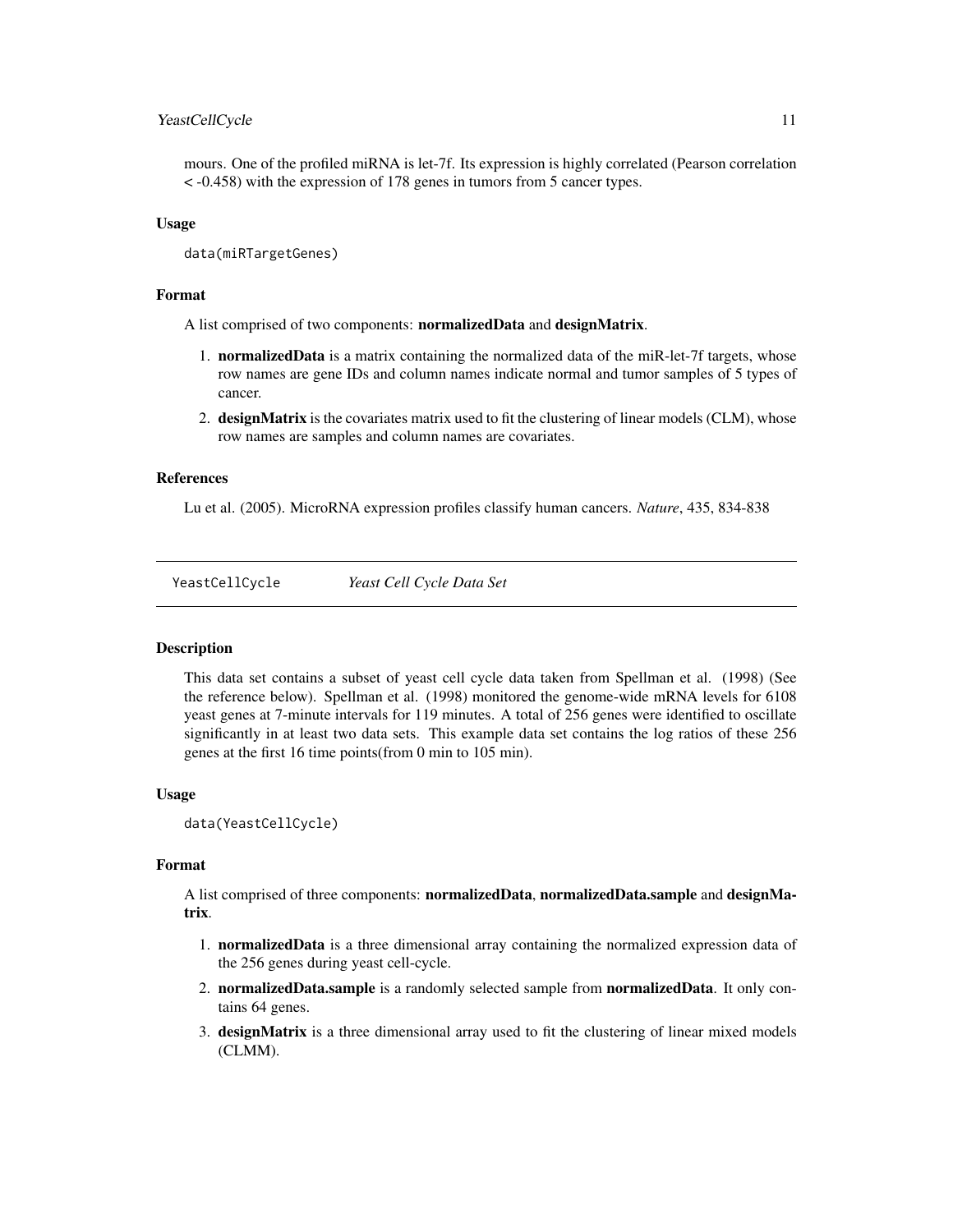#### <span id="page-11-0"></span>Source

http://genome-www.stanford.edu/cellcycle/data/rawdata/

#### References

Spellman et al. (1998). Comprehensive identification of cell cycle-regulated genes of the yeast Saccharomyces cerevisiae by microarray hybridization. *Molecular Biology of the Cell*,9, 3273- 3297

YeastCellCycle2 *Yeast Cell Cycle Data Sets of wild type and single mutant*

## Description

This data set is taken from a yeast cell cycle study in Qin et al. (2014) (See the reference below). It contains the normalized data of 256 cell cycle dependent genes in wild type(WT) and single mutant(SM) yeast, each mesured over time with two technical replicates.

## Usage

```
data(YeastCellCycle2)
```
#### Format

A list comprised of four components: normalizedData.WT, normalizedData.SM, designMatrix.WT, and designMatrix.SM.

- 1. normalizedData.WT and normalizedData.SM are three-dimensional arrays containing the normalized expression data for 256 genes in WT and SM yeast, respectively. Missing values are indicated by "NA".
- 2. designMatrix.WT and designMatrix.SM are three-dimensional arrays used to fit the clustering of linear mixed models (CLMM).

#### References

Li-Xuan Qin, Linda Breeden and Steven G. Self (2014). Finding gene clusters for a replicated time course study. *BMC Res Notes* 7:60.